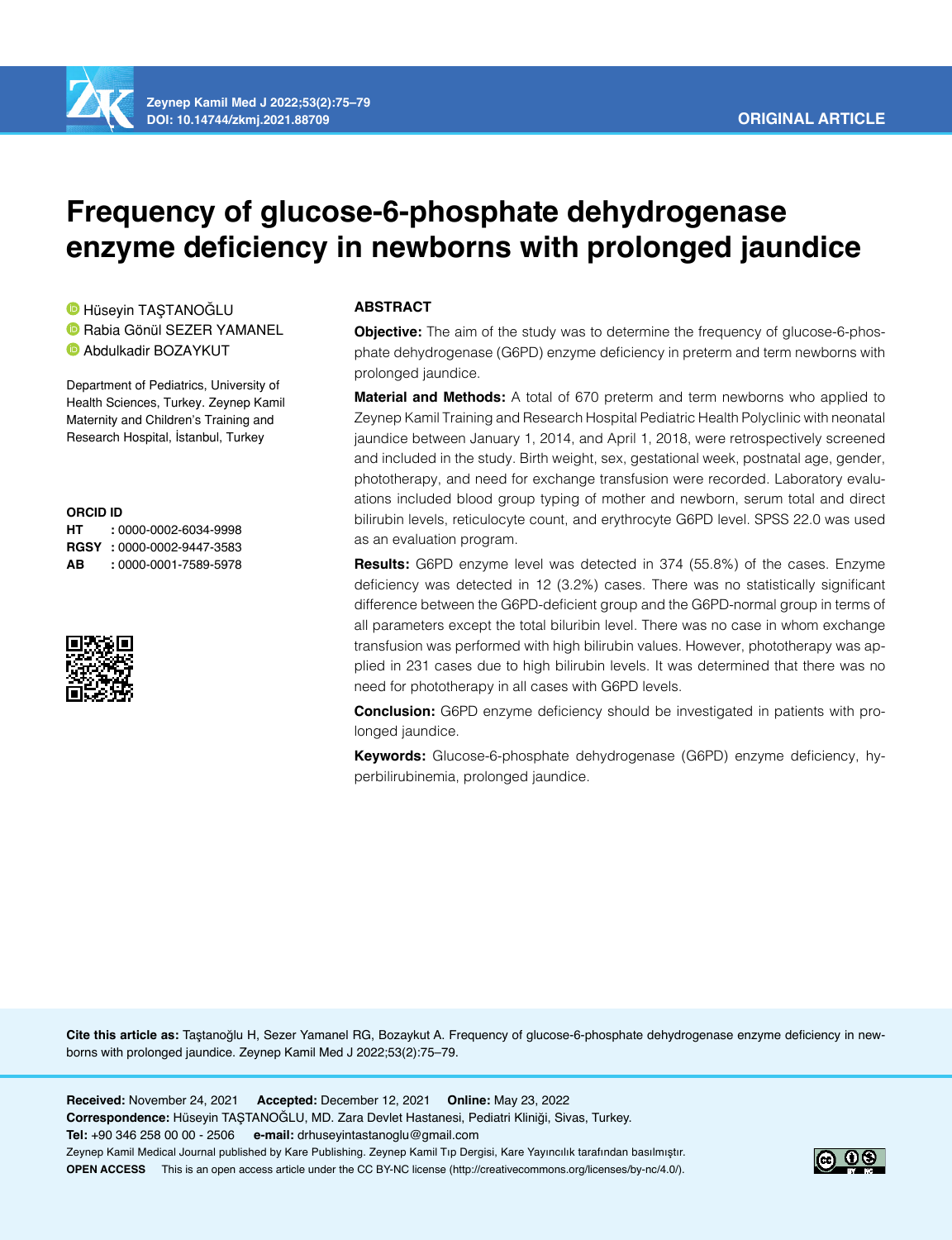## **INTRODUCTION**

Neonatal jaundice is observed in 50%–70% of healthy term babies and 80% of preterm babies.<sup>[1-3]</sup> Blood group incompatibility and erythrocyte enzyme defects are the most common causes of neonatal jaundice. Although more than fifteen enzyme defects have been identified in erythrocytes, glucose-6-phosphate dehydrogenase (G6PD) enzyme deficiency has an important place in that it is the most common and also causes hemolytic anemia.<sup>[4-6]</sup> Severe neonatal jaundice, favism, acute hemolytic anemia, and hereditary nonspherocytic hemolytic anemia may develop in the neonatal period in G6PD deficiency.<sup>[7-9]</sup>

Glucose-6-phosphate dehydrogenase is the first and control enzyme of the pentose phosphate metabolic pathway, which protects hemoglobin (Hb) in the erythrocyte and proteins in the cell from oxidant effects. It is inherited as an X-linked recessive manner.<sup>[6,10]</sup> Jaundice lasting longer than 2 weeks in term infants and longer than 3 weeks in preterm infants is considered prolonged jaundice, and it is recommended to check the G6PD level.<sup>[11]</sup> Early detection of G6PD deficiency is important in preventing hemolysis triggered by drugs, beans, and infection-like oxidant stress, and in increasing the patient's quality of life.[6]

This study aimed to determine the frequency of G6PD deficiency in the etiology of prolonged jaundice in preterm and term newborns and to compare clinical and laboratory findings according to the enzyme level.

### **MATERIAL AND METHODS**

Preterm and term newborns who were referred to Zeynep Kamil Maternity and Children's Training and Research Hospital Pediatrics Polyclinic between January 1, 2014, and April 1, 2018, were screened retrospectively with ICD-10 code "P59.9: Neonatal jaundice." Patients with a total bilirubin (Tbil) value of ≥10 mg/dL for 3 weeks in preterm newborns and ≥10 mg/dL for more than 2 weeks in term newborns were selected as the sample group. Newborns with direct hyperbilirubinemia were excluded from the study.

Clinical findings (gestational week, postnatal age, gender, birth weight, infant and mother's blood types, whether phototherapy was applied, and whether exchange transfusion was performed) were recorded from the patient records. Laboratory analyses (Tbil, direct bilirubin, G6PD, hemoglobin, and reticulocyte levels were screened.

Glucose-6-phosphate dehydrogenase levels were grouped according to the kit reference range. Cases were grouped as follows: cases with enzyme levels below the lower reference value of the kit (<7.50 U/g Hb) as "low G6PD level" and cases with enzyme levels equal to or above the lower reference of the kit (≥7.50 U/g Hb) as "G6PD level normal group."

This study was approved by the institutional ethical committee on January 9, 2019, with decree 11. SPSS 22.0 program was used to evaluate the findings. In the statistical analysis of quantitative data, the conformity of the data to the normal distribution was investigated by Kolmogorov–Smirnov and Shapiro–Wilk tests. For comparisons between groups (sex, week of birth, and G6PD enzyme level), Student's t-test was preferred for normally distributed variables and Mann–Whitney U test was preferred for non-normally distributed parameters. Pearson's Chi-squared test was used to compare qualitative data. The results were evaluated within the 95% confidence interval, and statistical significance was accepted at p<0.05.

## **Table 1: Clinical and laboratory findings of G6PD enzyme level groups**

|                      | n   | Mean    | <b>SD</b> | Total (%) |
|----------------------|-----|---------|-----------|-----------|
| "Low" group          |     |         |           |           |
| Gestational week     | 12  | 38.12   | 1.45      | 3.2       |
| Birth weight (g)     | 11  | 3326.82 | 315.61    | 3.4       |
| Postnatal age (days) | 12  | 21.25   | 7.86      | 3.2       |
| Tbil (mg/dL)         | 12  | 11.35   | 0.82      | 3.2       |
| Dbil (mg/dL)         | 12  | 0.50    | 0.14      | 3.2       |
| G6PD (U/g Hb)        | 12  | 5.92    | 2.04      | 3.2       |
| $Hb$ (g/dL)          | 11  | 13.36   | 2.59      | 3.1       |
| Reticulocyte (%)     | 6   | 1.11    | 0.32      | 44        |
| "Normal" group       |     |         |           |           |
| Gestational week     | 362 | 37.79   | 1.82      | 96.8      |
| Birth weight (g)     | 316 | 3116.77 | 540.61    | 96.6      |
| Postnatal age (days) | 361 | 23.15   | 8.20      | 96.8      |
| Tbil (mg/dL)         | 362 | 13.33   | 2.23      | 96.8      |
| Dbil (mg/dL)         | 360 | 0.55    | 0.14      | 96.8      |
| G6PD (U/g Hb)        | 362 | 20.76   | 6.77      | 96.8      |
| $Hb$ (g/dL)          | 348 | 13.63   | 2.42      | 96.9      |
| Reticulocyte (%)     | 130 | 1.33    | 1.87      | 95.6      |
|                      |     |         |           |           |

G6PD: Glucose-6-phosphate dehydrogenase; Tbil: Total bilirubin; Dbil: Direct hyperbilirubinemia; Hb; Hemoglobin; SD: Standard deviation.

#### **RESULTS**

A total of 670 patients were included in the study. There were 374 cases whose G6PD enzyme levels were checked. G6PD enzyme deficiency was detected in 12 (3.2%) cases. The clinical and laboratory data of all cases are summarized in Table 1. A significant difference was found between the groups with low and normal G6PD enzyme levels only in terms of Tbil levels (p<0.05). No difference was observed in terms of other parameters (p>0.05) (Table 2).

There was no case in whom exchange transfusion was performed with high bilirubin values. However, phototherapy was applied in 231 cases due to high bilirubin levels. When a total of 670 cases with prolonged jaundice were evaluated in the study, 4.0% (27 cases) needed phototherapy in the preterm newborn group, while this rate was  $30.4\%$  (204 cases) in the term newborn group ( $p<0.05$ ) (Table 3). It was determined that there was no need for phototherapy in all cases with G6PD levels.

## **DISCUSSION**

This study, which aimed to determine the frequency of G6PD enzyme deficiency in the etiology of prolonged jaundice in preterm and term newborns, was carried out in a study group consisting of 670 newborns with prolonged jaundice. G6PD enzyme level was detected in 374 (55.8%) of the cases. Enzyme deficiency was detected in 12 (3.2%) cases of which 8 (2.1%) were male and 4 (1.1%) were female.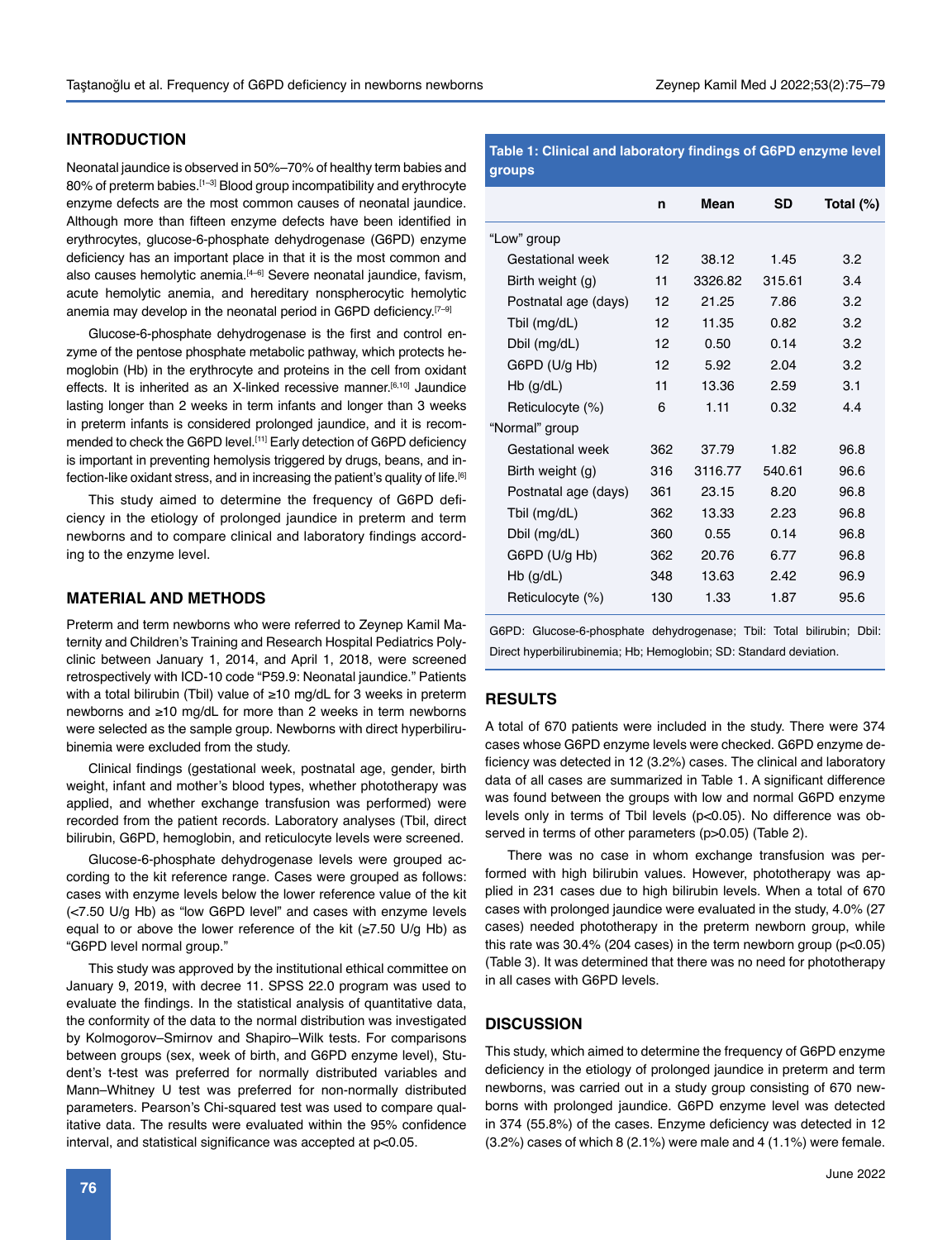| Table 2: Statistical calculations between groups depending on G6PD level |             |               |               |                |                |               |       |  |
|--------------------------------------------------------------------------|-------------|---------------|---------------|----------------|----------------|---------------|-------|--|
| <b>Parameters</b>                                                        | "Low" group |               |               | "Normal" group |                |               | р     |  |
|                                                                          | n           | Min–max       | <b>Median</b> | n              | Min-max        | <b>Median</b> |       |  |
| Gestational week                                                         | 12          | 36.00-40.71   | 37.86         | 362            | 32.00-41.29    | 38.00         | 0.913 |  |
| Birth weight (g)                                                         | 11          | 2830.0-3800.0 | 3330.00       | 316            | 1800.0-4550.0  | 3170.00       | 0.182 |  |
| Postnatal age (days)                                                     | 12          | 14.00-32.00   | 18.00         | 361            | 14.00-54.00    | 21.00         | 0.278 |  |
| Tbil (mg/dL)                                                             | 12          | 10.02-12.55   | 11.62         | 362            | 10.00-22.12    | 12.87         | 0.001 |  |
| Dbil (mg/dL)                                                             | 12          | $0.24 - 0.72$ | 0.48          | 360            | $0.26 - 1.44$  | 0.53          | 0.283 |  |
| $Hb$ (g/dL)                                                              | 11          | 8.80-16.60    | 13.45         | 348            | $7.40 - 20.20$ | 13.30         | 0.988 |  |
| Reticulocyte (%)                                                         | 6           | $0.84 - 1.63$ | 1.00          | 130            | $0.16 - 18.60$ | 1.00          | 0.719 |  |

\*: Significant values were obtained by Mann–Whitney U test; G6PD: Glucose-6-phosphate dehydrogenase; Tbil: Total bilirubin; Dbil: Direct hyperbilirubinemia;

Hb: Hemoglobin; Min: Minimum; Max: Maximum.

Glucose-6-phosphate dehydrogenase enzyme deficiency, which affects approximately 400 million people worldwide, is one of the most heterogeneous genetic diseases. It is also one of the most common of all clinically significant enzyme disorders. G6PD enzyme deficiency has been reported between 2% and 27% according to ethnic differences.<sup>[12,13]</sup> In cases with hyperbilirubinemia, its frequency has been reported to be 10.5%–22.1%.[12,14] While a low prevalence rate of 1.5%<sup>[15]</sup> was found in Spain, 2.1%<sup>[16]</sup> in France, and 1.6%<sup>[17]</sup> in Singapore, Saudis,<sup>[18]</sup> Nigerians,<sup>[19]</sup> Bahraini,<sup>[20]</sup> and African Americans<sup>[21]</sup> reported very high rates of 18.4%, 40%, 42%, and 14%, respectively.

In a literature search, in a study involving 100 term newborns with prolonged jaundice, the frequency of G6PD enzyme deficiency was reported as 3% (2 cases) out of 66 cases requiring hospitalization due to jaundice.<sup>[22]</sup> In a similar study performed on 53 term newborns born in Trakya University Hospital with prolonged jaundice, G6PD enzyme deficiency was found in  $3$  (5.7%) cases.<sup>[23]</sup> In another study conducted in Ankara on 82 patients with prolonged jaundice, the rate of G6PD enzyme deficiency was reported as 1.2%.<sup>[24]</sup> An evaluation study was conducted on 237 term newborns, 137 (57.8%) of whom were boys, who were followed up in the newborn unit of Yüzüncü Yıl University Faculty of Medicine with the diagnosis of pathological indirect hyperbilirubinemia and prolonged jaundice. G6PD enzyme deficiency was found to be 0.4% as the cause of prolonged jaundice. The reason for this very low rate in the same study can be explained by the fact that the G6PD level was checked only in cases whose cause of hyperbilirubinemia could not be determined, but not in all cases.[25] In another study in England in which cases with prolonged jaundice were analyzed, G6PD deficiency was found at a rate of 1.9%.[26]

In a study investigating G6PD enzyme deficiency on a total of 100 male newborns hospitalized for hyperbilirubinemia in the Süleymaniye Semiha Şakir Maternity Hospital Pediatrics Clinic, enzyme deficiency was found in 6 (6.0%) cases.<sup>[27]</sup> G6PD enzyme deficiency was found in 3 (0.5%) of 575 newborns with indirect hyperbilirubinemia who were hospitalized in the neonatal intensive care unit of Ankara Dışkapı Pediatrics Training and Research Hospital.<sup>[28]</sup> In a study conducted at Hacettepe University in Ankara, G6PD enzyme deficiency was found in only 55 (1.12%) of 4906 cases of term and

## **Table 3: Distribution of groups according to need for phototherapy treatment**

|                   |     | Phototherapy<br>performed |     | Phototherapy<br>not performed |       |
|-------------------|-----|---------------------------|-----|-------------------------------|-------|
|                   | n   | Total (%)                 | n   | Total (%)                     |       |
| Gender            |     |                           |     |                               |       |
| Boy               | 145 | 62.8                      | 259 | 59.0                          | 0.343 |
| Girl              | 86  | 37.2                      | 180 | 41.0                          |       |
| <b>Birth week</b> |     |                           |     |                               |       |
| Preterm           | 27  | 11.7                      | 112 | 25.5                          | 0.000 |
| Term              | 204 | 88.3                      | 327 | 74.5                          |       |

\*: Significant values were obtained by Pearson's Chi-squared test.

preterm newborns with indirect hyperbilirubinemia.<sup>[29]</sup> In another study conducted in Istanbul in 68 newborns with hyperbilirubinemia, the rate of G6PD enzyme deficiency was found to be 2.94%.[30] In another study investigating the clinical and laboratory characteristics and risk factors of 240 babies admitted to the neonatal unit for jaundice, G6PD enzyme deficiency was found in 2 (0.83%) newborns.<sup>[31]</sup>

Glucose-6-phosphate dehydrogenase enzyme deficiency was found to be the cause of hyperbilirubinemia in 24 (3.8%) of 624 term newborns, 330 boys and 294 girls, with indirect hyperbilirubinemia followed in Zeynep Kamil Maternity and Children's Training and Research Hospital between March 2001 and September 2004. Eighteen (75%) of the cases with G6PD enzyme deficiency were male and 6 (25%) were female. In this study, which was carried out in our hospital in different years, exchange transfusion was performed in a total of 98 inpatients. G6PD enzyme deficiency was found in 8 of these cases, and G6PD enzyme level was found to be normal in the remaining 90 cases.<sup>[32]</sup> The rate of G6PD enzyme deficiency detected in this study (3.8%) was found to be in alignment with the rate found in our study (3.2%).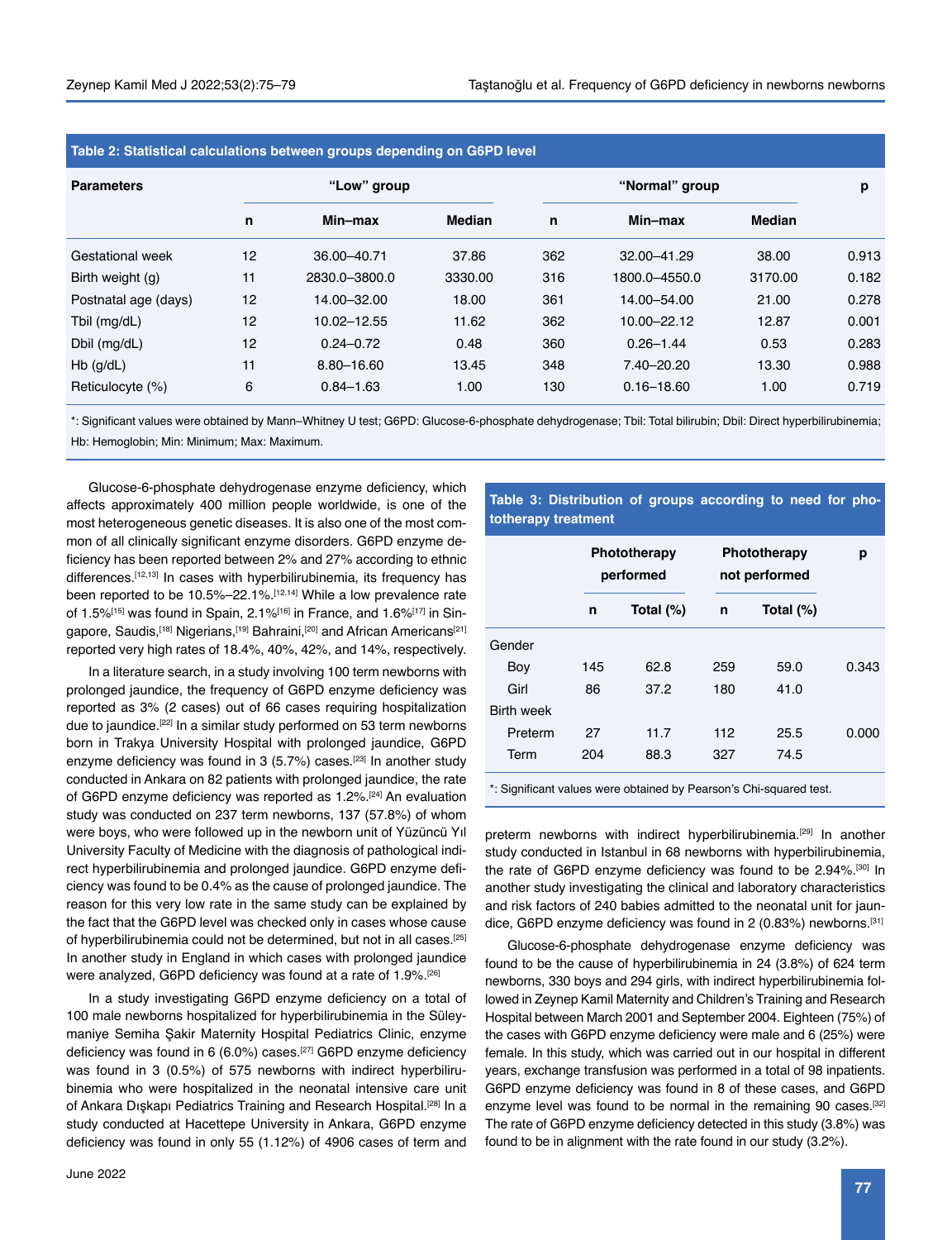As a result, the frequency of G6PD enzyme deficiency in our study  $(3.2%)$  was lower than some studies<sup>[3,22,33,34]</sup> and higher than some studies<sup>[24,29,31]</sup> reported in the literature. It was also found to be parallel to several studies.<sup>[22,30]</sup> In addition, the rate of G6PD enzyme deficiency of 3.2% obtained in this study was found to be higher than the rates (0.5%–2.9%) reported for Turkey by the World Health Organization.<sup>[35]</sup> We think that this is because our study included only newborns with prolonged jaundice.

In our study, we found that the rate of phototherapy in term babies was higher than in preterm babies. We think that this difference is because premature babies are followed up more in the neonatal control outpatient clinic, and, in fact, premature babies need more phototherapy.

## **CONCLUSION**

We found the frequency of G6PD enzyme deficiency to be 3.2% in infants with prolonged jaundice in our study. Although this rate is not significantly high, it should be noted that pathological jaundice should be examined with detailed research. It should not be forgotten that hemolytic jaundice can develop in any period of the neonatal period without any previous symptoms. G6PD enzyme deficiency should be investigated in patients with prolonged jaundice leading to hemolysis.

#### **Statement**

**Ethics Committee Approval:** The Zeynep Kamil Maternity and Children's Training and Research Hospital Clinical Research Ethics Committee granted approval for this study (date: 09.01.2019, number: 11).

**Informed Consent:** Written informed consent was obtained from patients who participated in this study.

**Peer-review:** Externally peer-reviewed.

**Author Contributions:** Concept – HT; Design – HT; Supervision – RGSY, AB; Resource – HT; Materials – HT; Data Collection and/or Processing – HT, RGSY; Analysis and/or Interpretation – HT, RGSY; Literature Search – HT; Writing – HT; Critical Reviews – HT, AB.

**Conflict of Interest:** The authors have no conflict of interest to declare.

**Financial Disclosure:** The authors declared that this study has received no financial support.

#### **REFERENCES**

- 1. Bülbül A, Okan F, Uslu S, İşçi E, Nuhoğlu A. Clinical characteristics of term newborns with hiperbilirubinemia and identification of the risk factors for hiperbilirubinemia. Turk Arch Pediatr 2005;40;204–10.
- 2. Maisels MJ, Kring E. Length of stay, jaundice, and hospital readmission. Pediatrics 1998;101:995–8.
- 3. Günay İ. Effect of G6PD deficiency on neonatal hyperbilirubinemia. J Dr. Behcet Uz Child Hospital 2011;1:115–20.
- 4. Özlü F. Çukurova bölgesinde kordon kanı glukoz-6-fosfat dehidrogenaz aktivitesi, yapısı, moleküler özelliği ve yenidoğan hiperbilirubinemisi üzerine etkisi. Yan Dal Uzmanlık Tezi. Adana: Çukurova Üniversitesi Tıp Fakültesİ Neonatoloji Bilim Dalı; 2007.
- 5. Tuncel P. Heksoz monofosfat yolu. In: Tokullugil A, Dirican M, Ulukaya E, editors. Biyokimya. 2<sup>nd</sup> ed. İstanbul: Nobel Tıp Kitabevi; 1997. p.111–7.
- 6. Büyükokuroğlu ME, Süleyman H. Glukoz 6-fosfat dehidrogenaz eksikliği. Turk Klin J Med Sci 2001;21:415–9.
- 7. Au SW, Gover S, Lam VM, Adams MJ. Human glucose-6-phosphate dehydrogenase: The crystal structure reveals a structural NADP(+) molecule and provides insights into enzyme deficiency. Structure 2000;8:293–303.
- 8. Gutteridge JM. Lipid peroxidation and antioxidants as biomarkers of tissue damage. Clin Chem 1995;41:1819–28.
- 9. Kayaalp O. Rasyonel tedavi yönünden tıbbi farmakoloji. 8<sup>th</sup> ed. Ankara: Hacettepe-Taş; 1998.
- 10. Malbora B, Koca SB, Tanyıldız HG. Glucose-6-phosphate dehydrogenase deficiency cases with different clinical findings: Daughter with hemolytic anemia and asymptomatic father. Turk J Pediatric Dis 2015;9:211–3.
- 11. Çoban A, Türkmen M, Gürsoy T. Turkish Neonatal Society guideline to the approach, follow-up, and treatment of neonatal jaundice. Turk Neonatal Soci 2014.
- 12. Kwok CJ, Martin AC, Au SW, Lam VM. G6PDdb, an integrated database of glucose-6-phosphate dehydrogenase (G6PD) mutations. Hum Mutat 2002;19:217–24.
- 13. Niazi GA, Adeyokunnu A, Westwood B, Beutler E. Neonatal jaundice in Saudi newborns with G6PD Aures. Ann Trop Paediatr 1996;16:33–7.
- 14. Satar M, Atici A, Oktay R. The influence of clinical status on total bilirubin binding capacity in newborn infants. J Trop Pediatr 1996;42:43–5.
- 15. González-Quiroga G, Ramírez del Río JL, Ortíz-Jalomo R, García-Contreras RF, Cerda-Flores RM, Mata-Cárdenas BD, et al. Relative frequency of glucose-6-phosphate dehydrogenase deficiency in jaundiced newborn infants in the metropolitan area of Monterrey, Nuevo León. Arch Invest Med (Mex) 1990;21:223–7. [Article in Spanish]
- 16. Badens C, Leclaire M, Collomb J, Auquier P, Soyer P, Michel G, et al. Glucose-6-phosphate dehydrogenase et neonatal jaundice. Presse Med 2001;30:524–6. [Article in French]
- 17. Joseph R, Ho LY, Gomez JM, Rajdurai VS, Sivasankaran S, Yip YY. Mass newborn screening for glucose-6-phosphate dehydrogenase deficiency in Singapore. Southeast Asian J Trop Med Public Health 1999;30:70–1.
- 18. Mallouh AA, Imseeh G, Abu-Osba YK, Hamdan JA. Screening for glucose-6-phosphate dehydrogenase deficiency can prevent severe neonatal jaundice. Ann Trop Paediatr 1992;12:391–5.
- 19. Ahmed H, Yukubu AM, Hendrickse RG. Neonatal jaundice in Zaria, Nigeria--a second prospective study. West Afr J Med 1995;14:15–23.
- 20. Isa HM, Mohamed MS, Mohamed AM, Abdulla A, Abdulla F. Neonatal indirect hyperbilirubinemia and glucose-6-phosphate dehydrogenase deficiency. Korean J Pediatr 2017;60:106–11.
- 21. Washington EC, Ector W, Abboud M, Ohning B, Holden K. Hemolytic jaundice due to G6PD deficiency causing kernicterus in a female newborn. South Med J 1995;88:776–9.
- 22. Güldüren M. (2018). Uzamış Sarılık Nedeni ile İzlenen Yenidoğanların Etyolojik Değerlendirmesi. Sağlık Bilimleri Üniversitesi İzmir Dr. Behçet Uz Çocuk Hastalıkları ve Cerrahisi Eğitim ve Araştırma Hastanesi Çocuk Sağlığı ve Hastalıkları Anabilim Dalı, Tıpta Uzmanlık Tezi, İzmir, 76s.
- 23. Tütüncüler F, Altıay S, Küçükuğurluoğlu Y, Acunaş B. Uzamış sarılık nedeniyle izlediğimiz matür yenidoğan bebeklerin değerlendirilmesi. Çocuk Sağlığı ve Hastalıkları Dergisi 2002;45:307–11.
- 24. Tekinalp G, Ergin H, Erdem G, Yurdakök M, Yiğit Ş. Yenidoğan döneminde uzamış sarılıklar: 82 vakanın değerlendirilmesi. Çocuk Sağlığı ve Hastalıkları Derg 1996;39: 441–8.
- 25. Demir N, Peker E, Aslan O, Ceylan N, Tuncer O. Assessing of term newborns hospitalized in our neonatal unit with the diagnosis of indirect hyperbilirubinemia. Anatol J Clin Investig 2015;9:66–9.